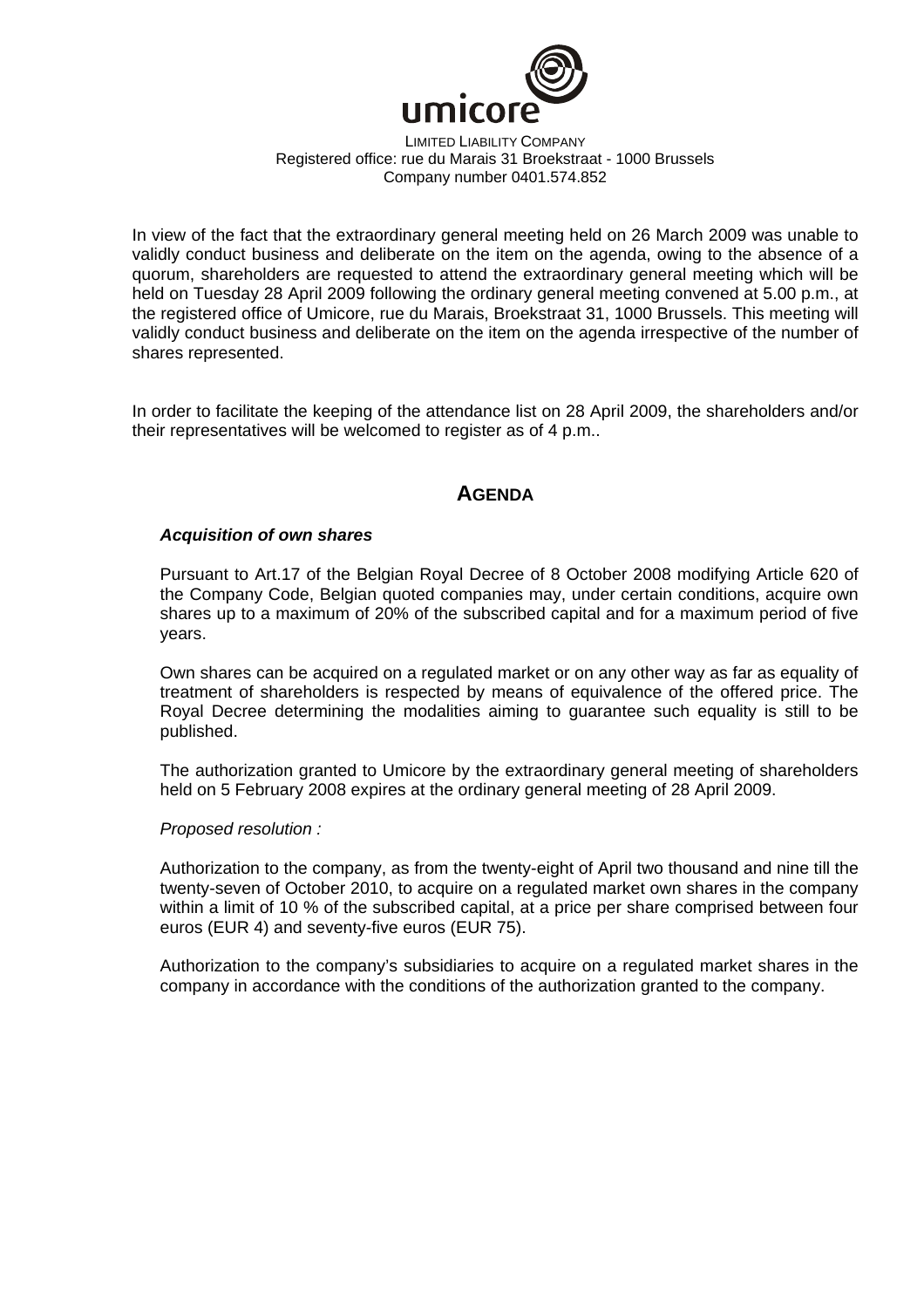### **Conditions for admission to the extraordinary general meeting:**

Pursuant to article 536 of the Company Code and to article 17 of the articles of association, and as a derogation of the conditions set forth in a) to c) of said article 17, the board of directors has decided that the shareholders will be admitted to, and can vote at, the general meeting if the company can determine, on the basis of the evidence submitted in accordance with the procedure described below, that they were holding **on Tuesday 21 April 2009**, at midnight (Belgian time) (the "**Record Date**"), the shares of which they intend to exercise the voting rights at the shareholders meeting.

In order to establish towards Umicore that they hold their shares on the Record Date, the shareholders must proceed as follows:

## **For holders of registered shares**:

A confirmation of the number of shares for which they want their shareholding to be established on the Record Date, must reach UMICORE **at the latest on Tuesday 21 April 2009 at midnight** (Belgian time)

By fax: +32 2 227 79 13

or by e-mail: bjorn.dejonghe@umicore.com; isabelle.fulop@umicore.com

The holding of the shares on the Record Date will be assessed by UMICORE on the basis of the entries in the book of registered shares.

## **For holders of printed bearer shares (Umicore shares existing before the split: ISIN BE0003626372)**

Holders of **printed bearer shares** must physically deposit the number of shares for which they want their shareholding to be established on the Record Date in a Belgian branch of one of the banks listed below, **at the latest on Tuesday 21 April 2009**, before the close of business at such branch.

The holding of the shares on the Record Date will be established on the basis of a confirmation of the deposit sent to Umicore by the relevant bank.

**We would particularly like to draw your attention to the fact that since 1st January 2008, pursuant to the Belgian Law relating to the dematerialization of bearer shares, the deposit of any printed bearer shares with a financial institution by a shareholder in view of participating in a general meeting causes the automatic dematerialization of his/her bearer shares and their inscription on a dematerialized deposit account with such a financial institution. It is no longer possible to deliver back printed bearer shares to shareholders if those shares have been deposited with a financial institution.** 

**The number of dematerialised shares on the deposit account will take into account the split of the shares by a factor of five decided by the extraordinary general meeting of shareholders held on 5 February 2008.**